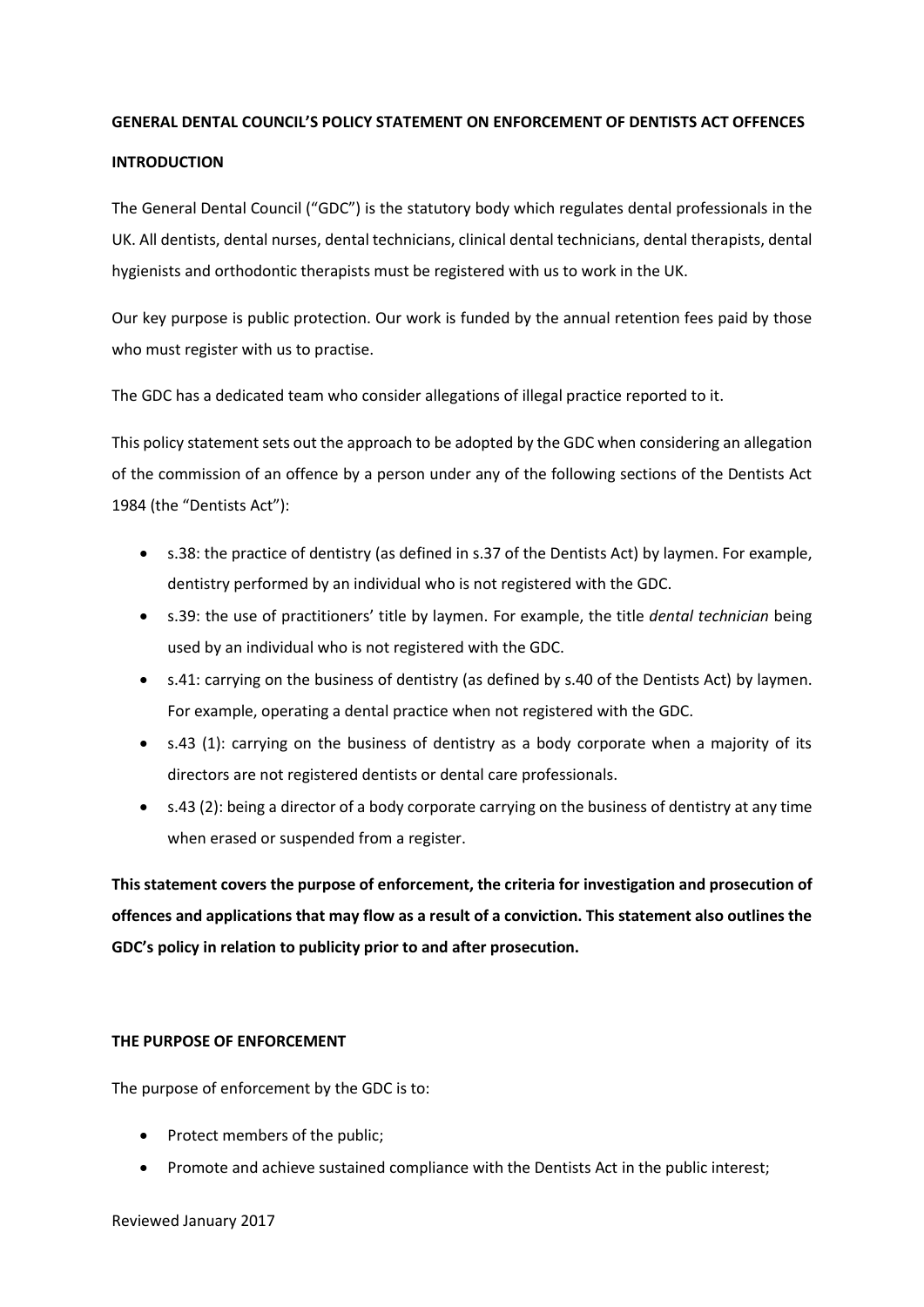Ensure that persons who fail to comply with the Dentists Act are held to account, which may include bringing alleged offenders before the courts in England and Wales, or recommending prosecution in Scotland or Northern Ireland.

Investigating the circumstances following the receipt of allegations is essential before taking any enforcement action. It should be noted that enforcement by the GDC is distinct from civil claims for compensation and is not undertaken in all circumstances where civil claims may be pursued, nor with the aim of assisting in such claims.

In deciding what resources to devote to these investigations, the GDC will have regard to the principles of enforcement set out below and the objectives published in the GDC's annual business plan.

# **THE PRINCIPLES OF ENFORCEMENT**

The GDC believes in the fair enforcement of the sections of the Dentists Act. This should be informed by the principles of Right-touch Regulation:<sup>1</sup>

- the principles of proportionality in applying the law and securing compliance;
- consistency of approach;
- targeting of enforcement action;
- transparency about how the GDC operates and what those being investigated for criminal offences can expect;
- accountability for the GDC's actions;
- agility of approach and action

## **Proportionality**

Proportionality means evaluating taking enforcement action given the resource and other implications of doing so, against the risk of possible harm to public safety and/or the seriousness of any breach. Action taken by the GDC should be proportionate. In practice, this means that the GDC will take account of the seriousness of the alleged offence, what the Dentists Act requires, the extent of risk to the public resulting from any breach and the available GDC resources.

<sup>1</sup> http://www.professionalstandards.org.uk/docs/default-source/publications/thought-paper/right-touchregulation-2015.pdf?sfvrsn=12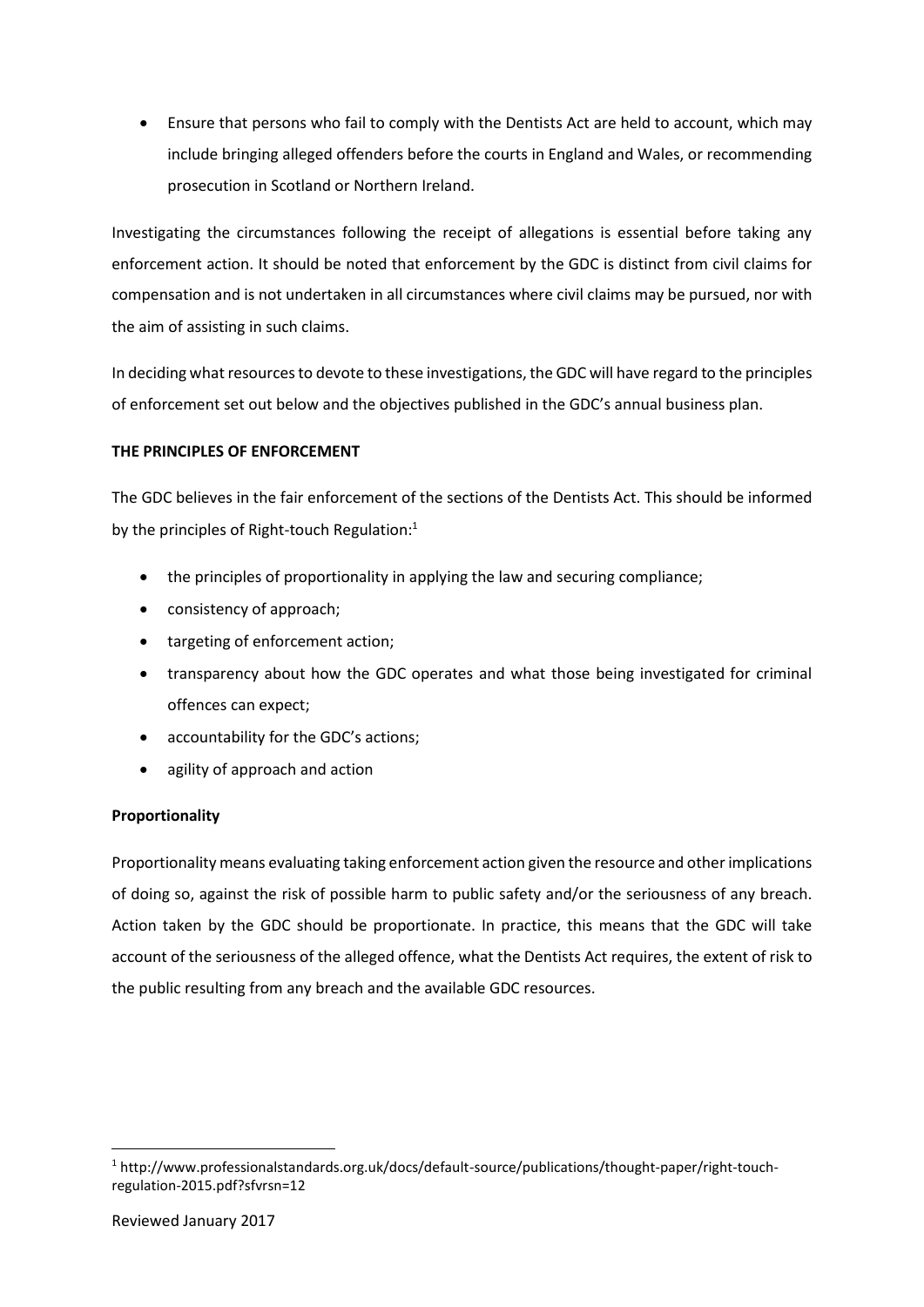#### **Targeting**

Targeting means focusing the GDC's resources on the most serious breaches of the Dentists Act in the public interest.

#### **Consistency**

Consistency means adopting a similar approach in comparable circumstances to achieve similar results. It does not mean standardisation of procedure, as each case will be considered on its own merits. The GDC recognises that there are multifaceted reasons that will need to be evaluated and considered in each case. The GDC will ensure that its decisions and reasons are recorded so that it can be held accountable for its decisions.

#### **Transparency**

Transparency means helping individuals who come under investigation to understand what is expected of them and what they should expect from the GDC. Transparency also requires the GDC to ensure that potential witnesses and other parties are kept informed, subject to legal constraints. In addition to transparency in individual cases, the GDC also recognises the importance of being open and transparent about our enforcement policy, as evidenced by the publication of this document.

#### **Accountability**

To ensure accountability the GDC has policies, standards and procedures in place against which it can be judged. The GDC also has a system for handling and processing comments and complaints, if any.

#### **Agility**

Agility means anticipating changes that are going to occur in the GDC's field and considering what, if any, action should be taken to mitigate any risks to the public.

## **INVESTIGATION**

Upon receipt of information which alleges the commission of an offence under the Dentists Act, a decision will be made as to whether to commence an investigation.

In considering whether or not it is appropriate to commence an investigation, the GDC will consider each case on its own facts and will adopt a merits based approach, recognising the principles of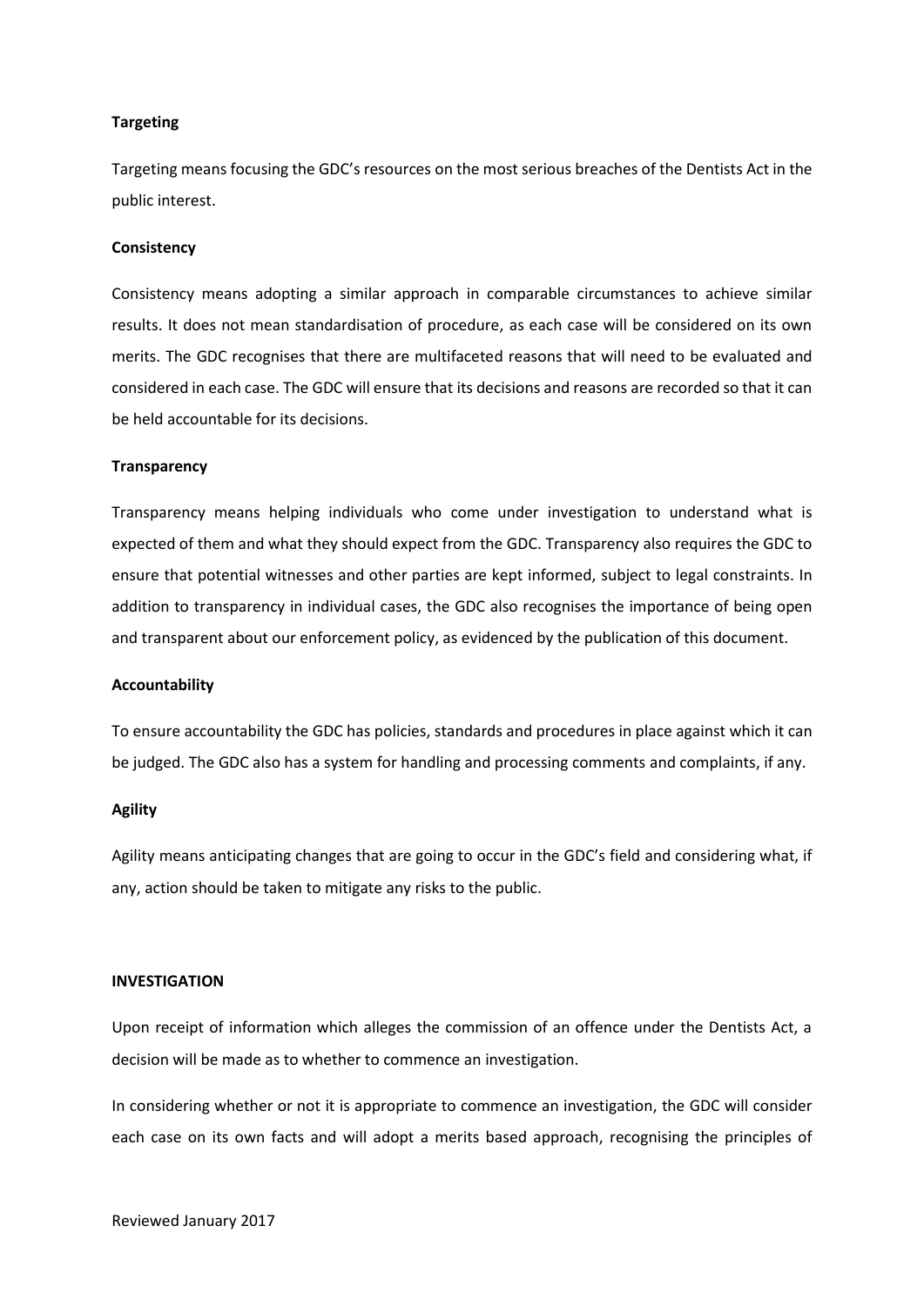enforcement identified above. Factors that may be taken into account in deciding whether to commence an investigation are:

- Any harm that has resulted as a consequence of the offence(s).
- The number of patients and / or members of the public treated or affected during the relevant time.
- Whether the offending activity is on-going or has ceased.
- The length of time over which the offence(s) took place.
- Whether the offending is likely to be continued or repeated, for example, by a history of recurring conduct.
- Whether the GDC has engaged with the individual or company before.
- Whether the individual or company was warned prior to committing the offence.
- Whether we have prosecuted the individual or company before.
- Whether the individual has a previous conviction or other adverse finding, including a finding by a regulator.
- Whether the offending involved a breach of trust or abuse of position.
- Whether there are any other aggravating features (such as age or vulnerability of the complainant).
- The number of complaints received.
- Whether the individual is subject to a regulatory determination, such as suspension by the GDC from the register of dentists or dental care professionals.
- The mitigation offered by the individual.
- Whether the individual has revealed or admitted the illegal practice.
- Whether the matter could be better pursued by another body (such as Police, ASA, Trading Standards, CQC, GMC, NMC etc.).
- Whether the GDC could work in partnership with another body (such as Police, Trading Standards, CQC, GMC, NMC etc...).
- Whether the prosecution is likely to have a significant effect on maintaining public confidence in the profession or in deterring others from committing an offence.
- Whether a prosecution is likely to have an adverse effect on the complainant's physical or mental health.

This is non-exhaustive list and other factors may also be considered by the GDC. The above factors are also not all of comparable importance. The weight of each factor will be determined by the GDC's reviewing lawyer when considering the individual circumstances of each case.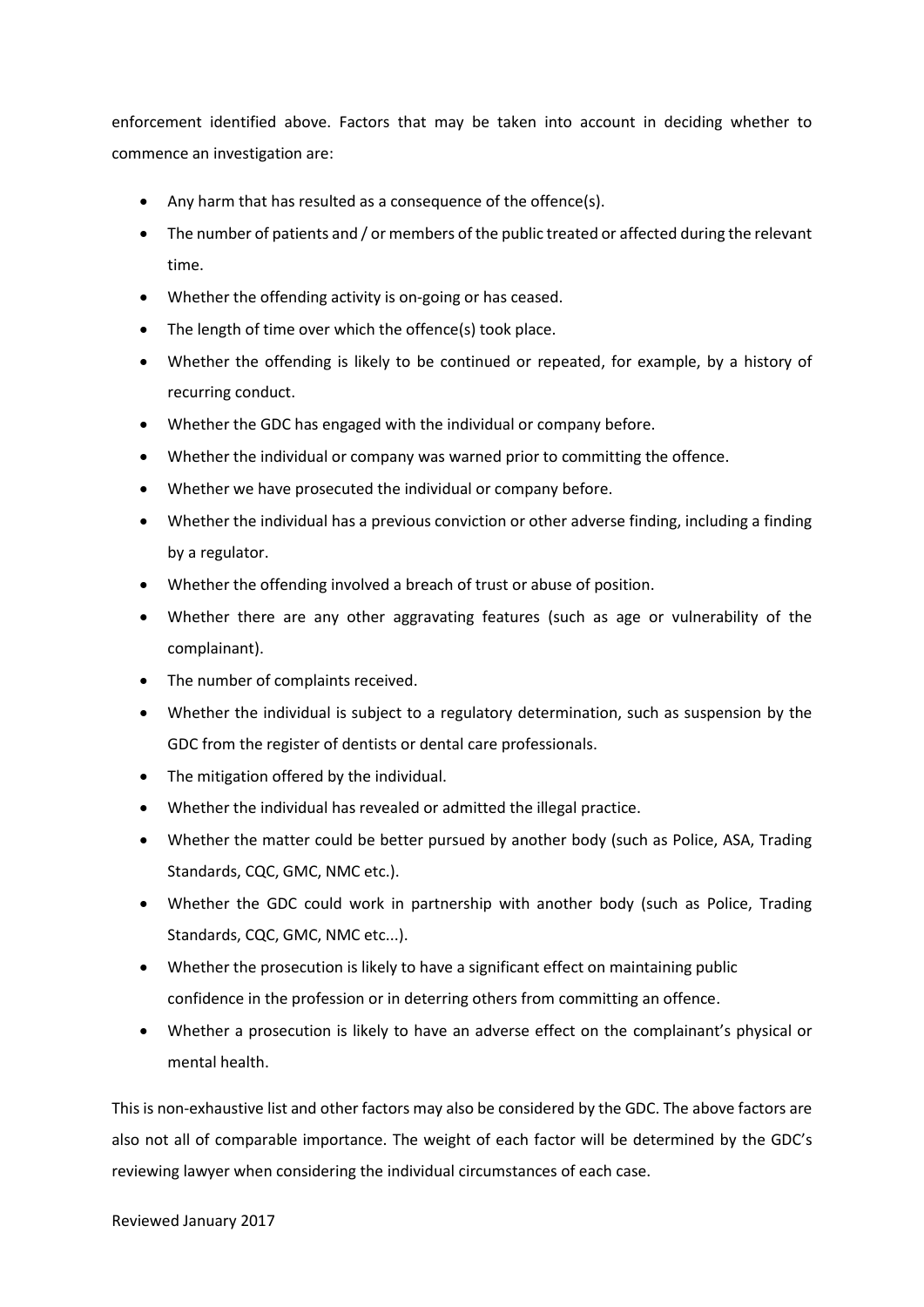During the course of the investigation, if it is deemed appropriate to ask an individual questions under caution, these questions may be put either by way of an oral recorded interview or by way of written correspondence. The individual will be advised of his right to independent legal advice and cautioned in accordance with the law. The decision as to whether to question under caution and, if so, which method to use is made on a case by case basis by the reviewing lawyer.

If at any time during the course of the investigation, it appears to the reviewing lawyer that sufficient evidence is unlikely to be obtained to bring a prosecution, they may decide to close the case.

### **PROSECUTION**

Once an investigation has been carried out, a decision will be made as to whether to prosecute. The reviewing lawyer, authorised on behalf of the GDC, applies the provisions of one of the following:

- (a) the two-stage 'Full Code Test' set out in the Crown Prosecution Service Code for Crown Prosecutors (if the suspect offence took place in England and Wales)<sup>2</sup>;
- (b) the two-stage 'Test for Prosecution' set out in the Public Prosecution Service Code for Prosecutors (if the suspected offence took place in Northern Ireland) $3$ ; or
- (c) the evidential and public interest considerations set out in the Crown Office and Procurator Fiscal Service Prosecution Code (if the suspected offence took place in Scotland)<sup>4</sup>.

The GDC relies upon the common law power to instigate private prosecutions preserved under section 6 (1) of the Prosecution of Offenders Act 1985.

#### **TIME LIMITS IN RELATION TO SUMMARY ONLY OFFENCES**

Under s.217 of the Magistrates Court Act 1980, an information (which starts the court process) alleging a summary only offence must be laid within 6 months of the date of the offence itself. This is applicable to offences committed under sections 39, 41, 43(1) and 43(2) of the Dentists Act.

<sup>&</sup>lt;sup>2</sup> http://www.cps.gov.uk/publications/code\_for\_crown\_prosecutors/index.html

<sup>3</sup> <http://www.ppsni.gov.uk/Code-for-Prosecutors-5017.html>

<sup>4</sup> <http://www.crownoffice.gov.uk/about-us/what-we-do>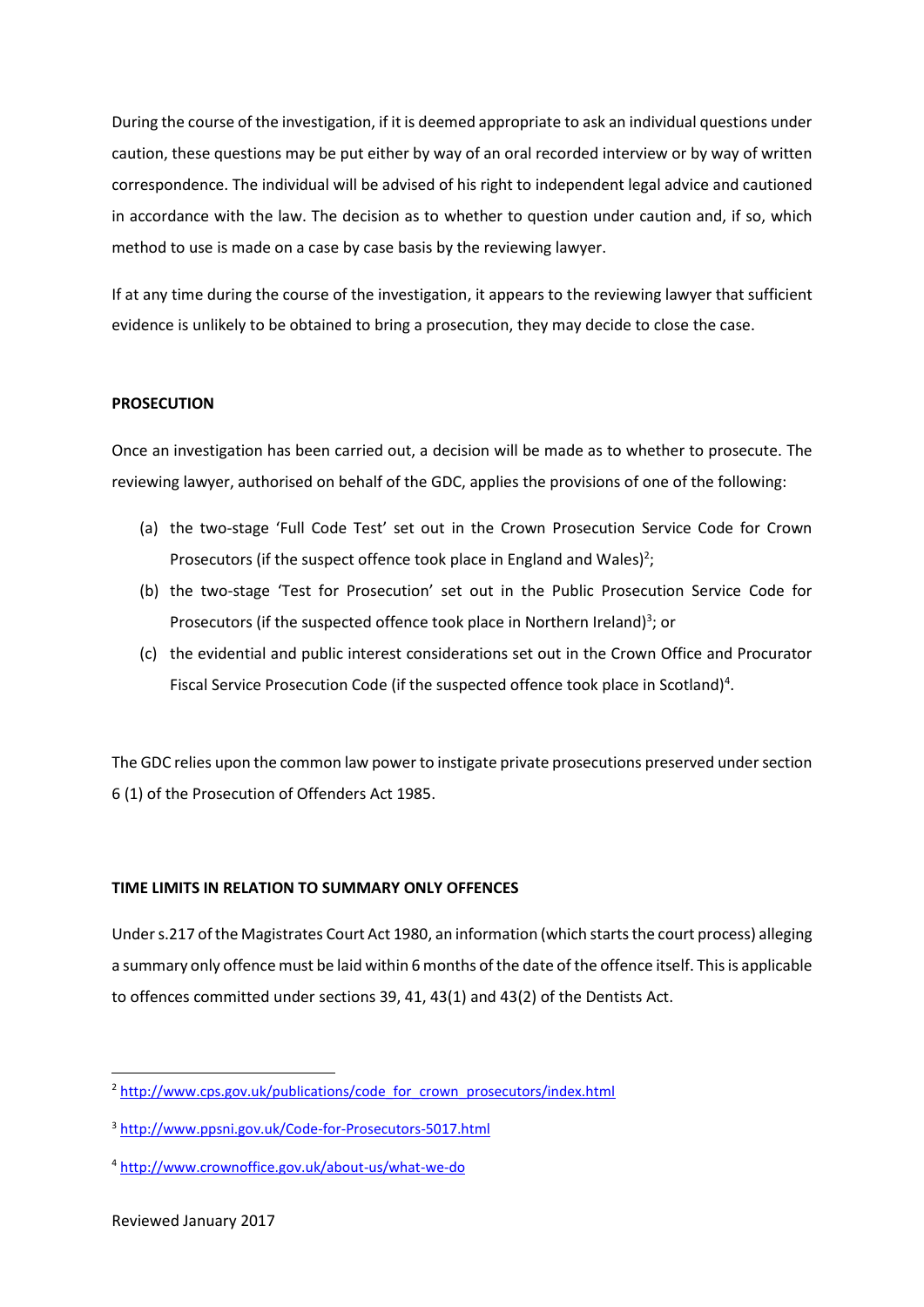The time limit for an offence under section 38 of the Dentists Act is also subject to a 6 month time limit; however, this can be calculated in a different way. Two provisions of the section are relevant:

s.38 (3): Summary proceedings for an offence under this section may be brought within the period of six months beginning with the date on which evidence sufficient in the opinion of the prosecutor to warrant the proceedings came to his knowledge; but no such proceedings shall be brought by virtue of this subsection more than two years after the commission of the offence.

s.38(4): For the purposes of subsection (3) above a certificate signed by or on behalf of the prosecutor and stating the date on which such evidence as is mentioned in that subsection came to his knowledge shall be conclusive evidence of that date, and any certificate purporting to be so signed shall be taken to have been so signed unless the contrary is proved.

Sufficient evidence to warrant a prosecution means sufficient evidence to provide a realistic prospect of conviction. Information is not evidence, nor is a letter of complaint. A witness statement and properly produced exhibits are examples of evidence.

The relevant time for calculating time limits commences when the latest piece of evidence, which forms the body of evidence upon which the prosecutor<sup>5</sup> either then or subsequently takes the decision to prosecute, comes to the knowledge of the prosecutor. This is not the forming of opinion, but rather the date on which the sufficient evidence came to the knowledge of the prosecutor.

#### **MAXIMUM PENALTY FOR DENTISTS ACT OFFENCES**

On 12 March 2015, subsections (1), (2) and (4) of section 85 of the Legal Aid, Sentencing and Punishment of Offenders Act 2012 were brought into force. This means that Magistrates' Courts are no longer restricted to specified upper limits when deciding what fine to impose upon conviction (s.85(1)). In real terms, this means that any criminal offence committed under the Dentists Act 1984 no longer carries a maximum penalty of a fine not exceeding the fifth level on the standard scale (£5000)<sup>6</sup>. The maximum penalty now available to the court for any offences contrary to sections 38, 39, 41 and 43 of the Dentists Act 1984 is an unlimited fine.<sup>7</sup>

<sup>5</sup> The GDC is the prosecutor.

 $6$  As per ss.38(2), 39(3), 41(1B) and 43(3)

 $<sup>7</sup>$  s.85(1) Legal Aid, Sentencing and Punishment of Offenders Act 2012</sup>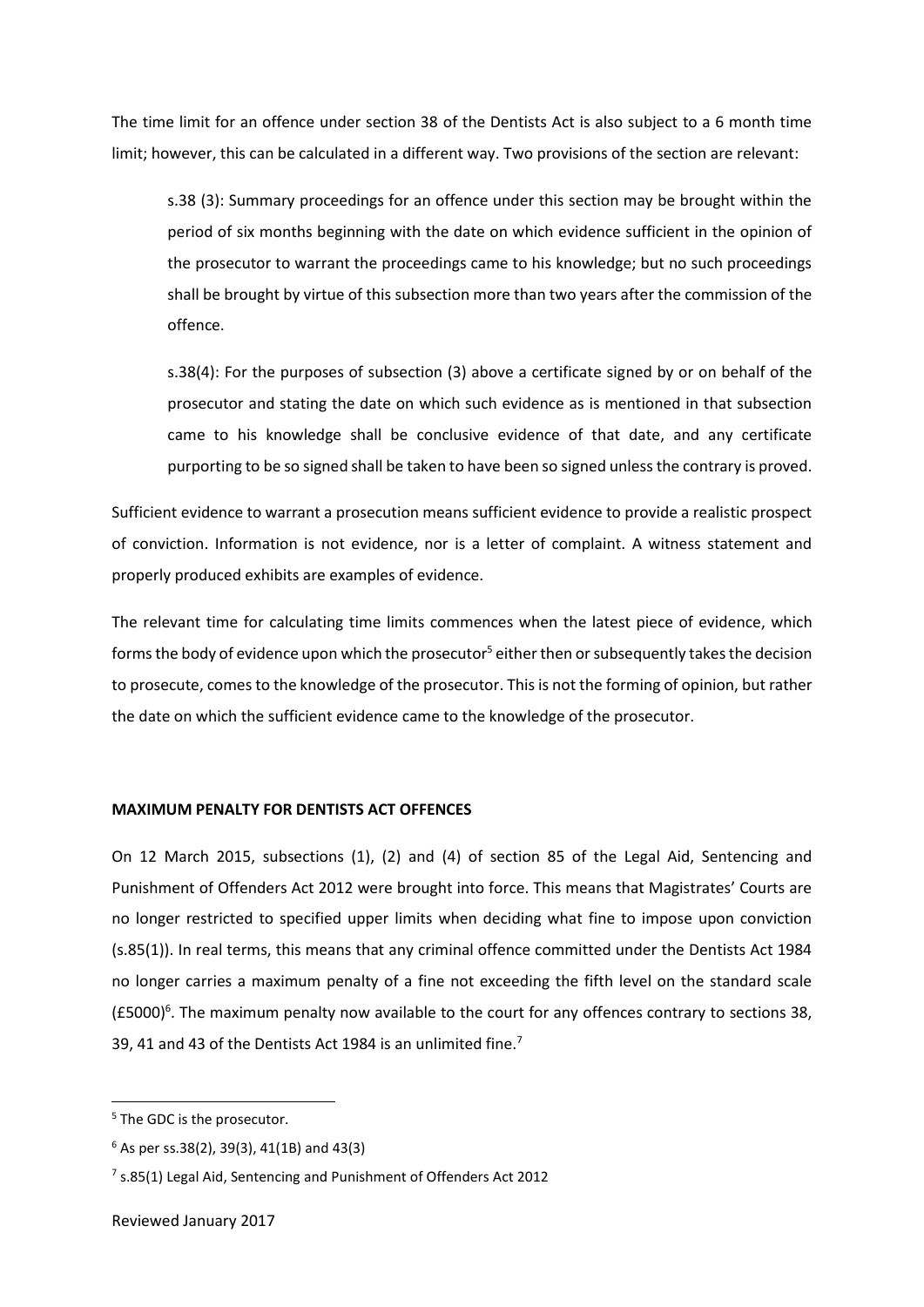### **THE DECISION MAKING PROCESS**

### **General principles**

The reviewing lawyer, who is authorised to make decisions on behalf of the prosecutor, considers each case on its own facts and merits and applies the following general principles to every case:

- Aims to be fair, independent and objective.
- Must not let any personal views about ethnic or national origin, disability, sex, religious beliefs, political views or the sexual orientation of the suspect, informant or witness influence their decisions.
- Must not be affected by improper or undue pressure from any source.
- Must always act in the interests of justice and not solely for the purposes of obtaining or securing a conviction.

The reviewing lawyer will also provide guidance and advice to investigators throughout the investigative and prosecuting process. This may include lines of inquiry, evidential requirements and assistance in any pre-charge procedures. The reviewing lawyer will be proactive in identifying and, where possible, rectifying any evidential deficiencies and in bringing to an early conclusion those cases that cannot be strengthened by further investigation.

It is the duty of the reviewing lawyer, on behalf of the prosecutor, to ensure that all relevant evidence in relation to a case is put before the court and that obligations of disclosure are complied with.

In addition to the above principles, since the GDC is a public authority for the purposes of the Human Rights Act 1998 ("the HRA"), the reviewing lawyer must apply the principles of the European Convention on Human Rights in accordance with Section (6) of the HRA. This section states that it will be unlawful for the public authority to act in a way which is incompatible with the ECHR.

The reviewing lawyer will consider whether there are European Convention rights which would be relevant to the decision to prosecute. For example: whether the right against self-incrimination has been infringed; how the evidence was collected and obtained; whether the right to privacy was infringed through access to correspondence or medical information. These are all subject to the test of proportionality.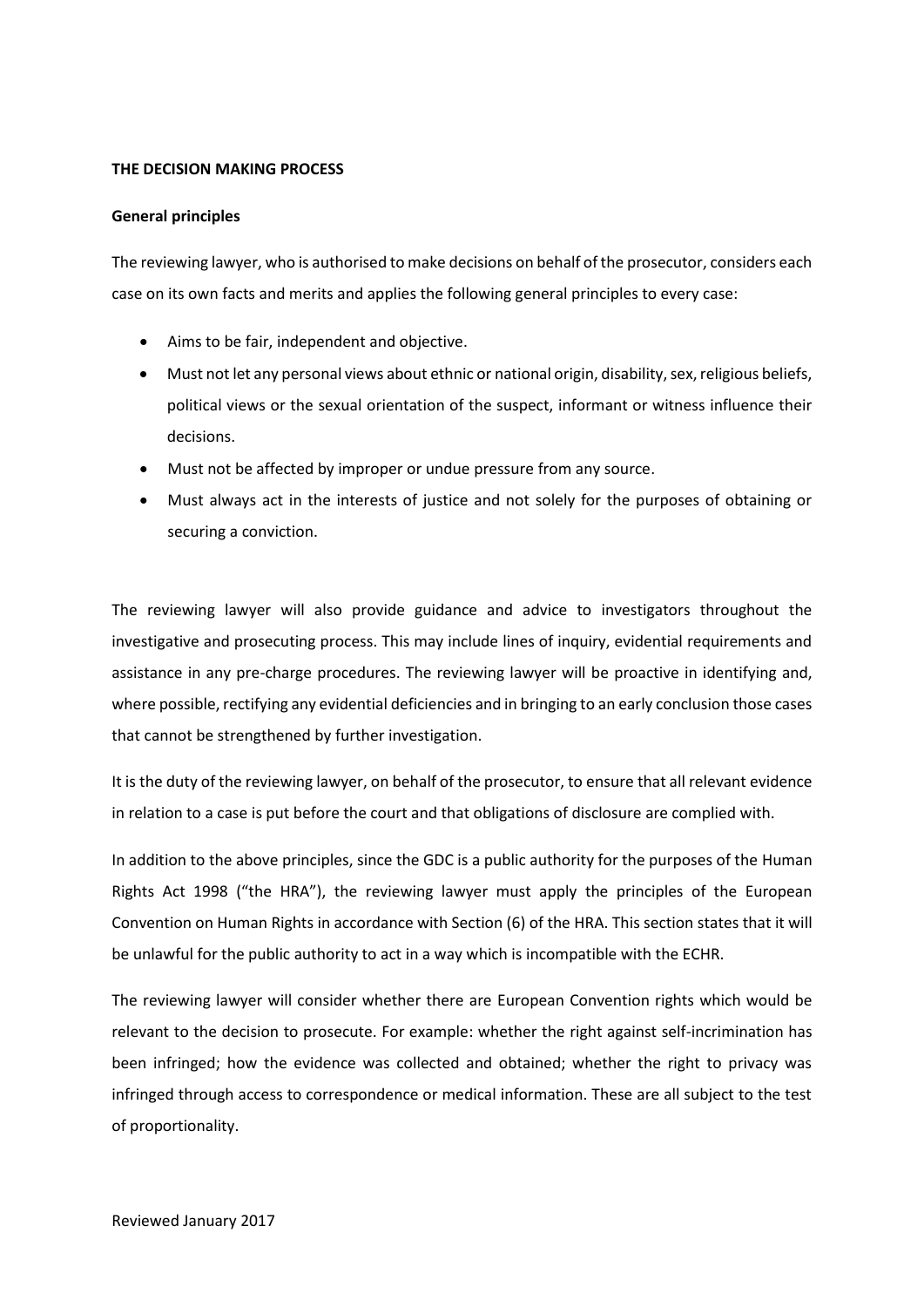A number of factors may have been taken into account when considering whether to commence an investigation. However, when deciding whether to prosecute it is only the available evidence and public interest that will be considered by the reviewing lawyer.

### **The Full Code Test**

Once the matter has been referred to the reviewing lawyer, they will review the case to make sure that it is right to proceed with a prosecution. The reviewing lawyer will only start a prosecution when the case has passed both stages of the Full Code Test under the Code for Crown Prosecutors.<sup>8</sup>

The first stage is consideration of the evidence. If the case does not pass the evidential stage it must not go ahead no matter how important or serious the allegations may be. In order to pass the evidential stage, the reviewing lawyer must be satisfied that there is sufficient evidence to provide a 'realistic prospect of conviction' against the accused in relation to the charge. The reviewing lawyer must consider what the defence case may be, and how that is likely to affect the prosecution case, including its prospects of success.

A 'realistic prospect of conviction' is an objective test. It means that a bench of magistrates or a district judge hearing a case alone, properly directed in accordance with the law, is more likely than not to convict the accused of the charge alleged.

When deciding whether there is enough evidence to prosecute, the reviewing lawyer must consider whether the evidence can be used and is reliable.

If the case does pass the evidential stage, the reviewing lawyer must proceed to the second stage and decide if a prosecution is in the public interest. A prosecution will usually take place unless there are public interest factors tending against prosecution, which clearly outweigh those tending in favour, or it appears more appropriate in all the circumstances of the case to divert the person from prosecution.

Therefore, when deciding whether a case should be prosecuted in the courts, the reviewing lawyer should consider the alternatives to prosecution.

<sup>&</sup>lt;sup>8</sup> Or the corresponding provisions in Scotland and Northern Ireland if the offence is alleged to have been committed in those jurisdictions.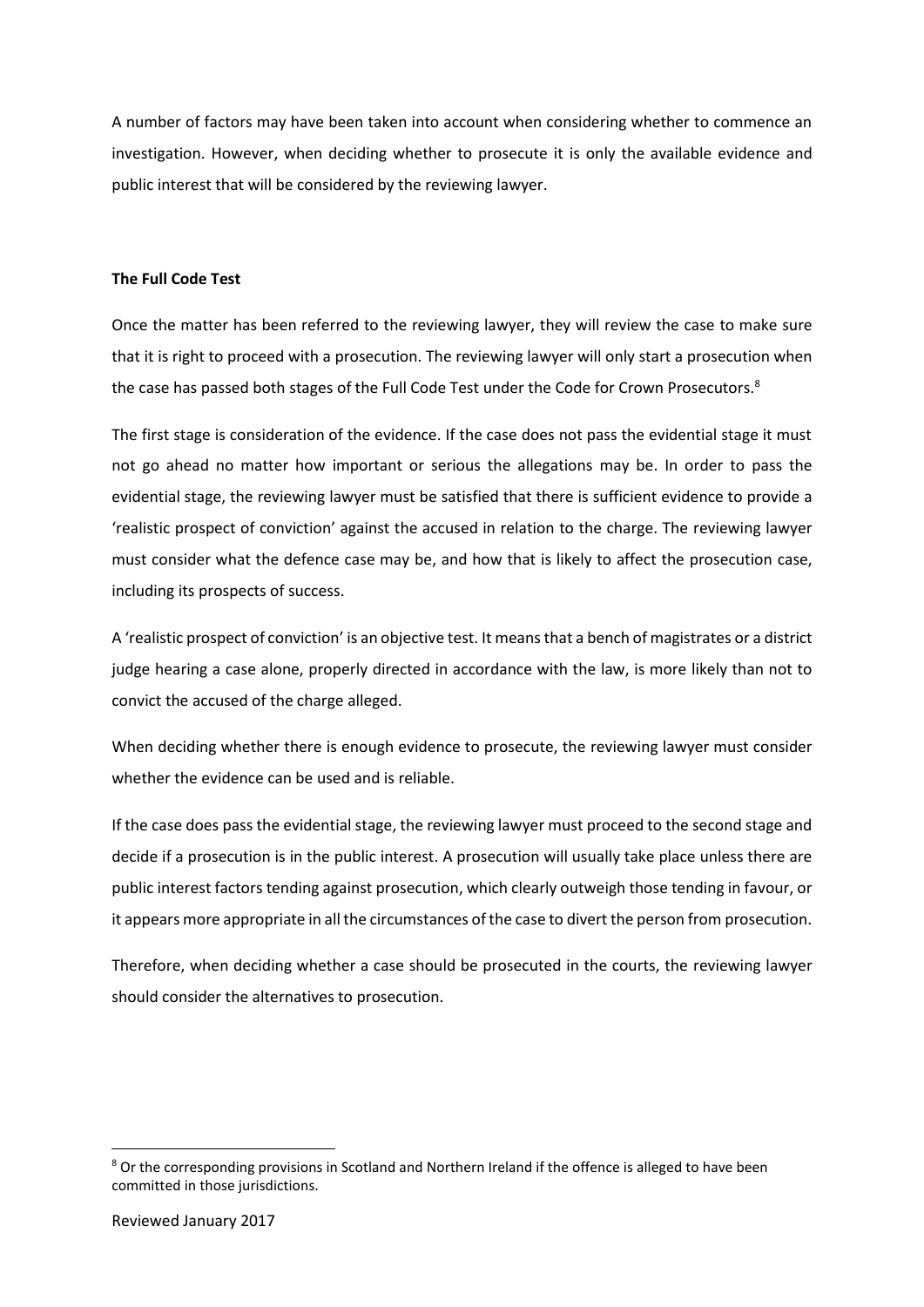The Code for Crown Prosecutors lists some common public interest factors both for and against prosecution, emphasising that they are not exhaustive and that the factors that apply will depend on the facts of each case.

Some of the common public interest factors listed in the Code for Crown Prosecutors guidance which may be relevant to a decision to prosecute an offence under the Dentists Act are as follows:

- Severity of offence committed.
- Level of culpability of the suspect.
- The circumstances of harm caused to the victim.
- The suspect was in a position of trust or was perceived to be by the patient or customer.
- The suspect's age at the time of the offence.
- The impact on the community.
- Whether prosecution is a proportionate response.

In addition to the above factors, the reviewing lawyer will also consider whether there is a significant risk of harm to the public and whether a prosecution is likely to have an impact on the public's confidence in the profession.

The reviewing lawyer must decide how important each factor is in the circumstances of each case and go on to make an overall assessment, recording their reasons for any decision.

If the reviewing lawyer decides that the evidential test set out in the relevant guidance is not made out, and it does not appear that further enquiries would obtain evidence which would be likely to result in the evidential test set out in the relevant guidance being made out, then the reviewing lawyer shall discontinue the investigation. The individual or company complained about should be informed that should further evidence come to light the discontinuance of the investigation does not preclude the matter being re-opened at a later date.

## **DECISION ON PROSECUTION**

After reviewing all of the evidence and making an assessment regarding public interest the reviewing lawyer shall determine whether to:

- i. Take no further action.
- ii. Send a warning letter.
- iii. Engage with the subject of the investigation by any other appropriate means;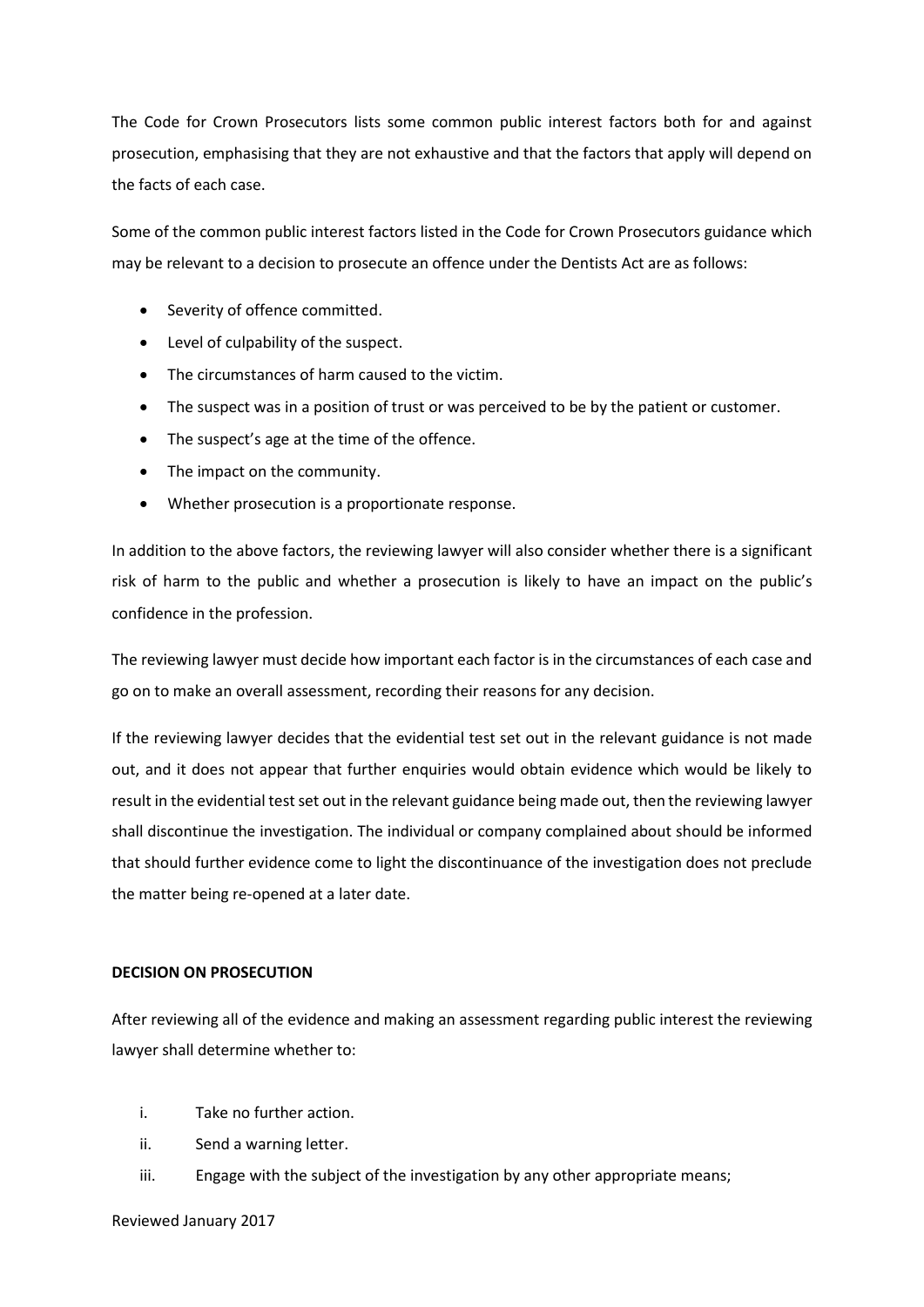- iv. Refer the matter to another agency (including the GDC's Fitness to Practise department, another regulator or body, the Police or the Crown Office and Procurator Fiscal Service in Scotland).
- v. Instigate a prosecution.

### **RECORDING DECISIONS**

The reviewing lawyer will ensure that there is a detailed record made at the time of the reason for their decision in relation to a proposed prosecution and that the record is held in the case file.

### **APPLICATIONS FOR COMPENSATION ORDERS, CONFISCATION ORDERS AND COSTS**

In a case which results in a conviction, the reviewing lawyer may seek one or more of the following orders if they are satisfied that it is appropriate to do so:

- (a) a compensation order;
- (b) a confiscation order;
- (c) a costs order.

In determining whether or not it is appropriate to apply for a compensation order, the following should be considered:

- (a) whether the loss can be quantified;
- (b) the impact of the quantified loss;
- (c) whether there is evidence to support the quantified loss;
- (d) whether the quantified loss can be shown to be wholly attributable to the conduct of the convicted person.

In determining whether or not it is appropriate to apply for a confiscation order, the following should be considered:

- (a) whether the convicted person has profited from the criminal activity;
- (b) whether the profit can be quantified;
- (c) whether there is evidence to support the quantified profit.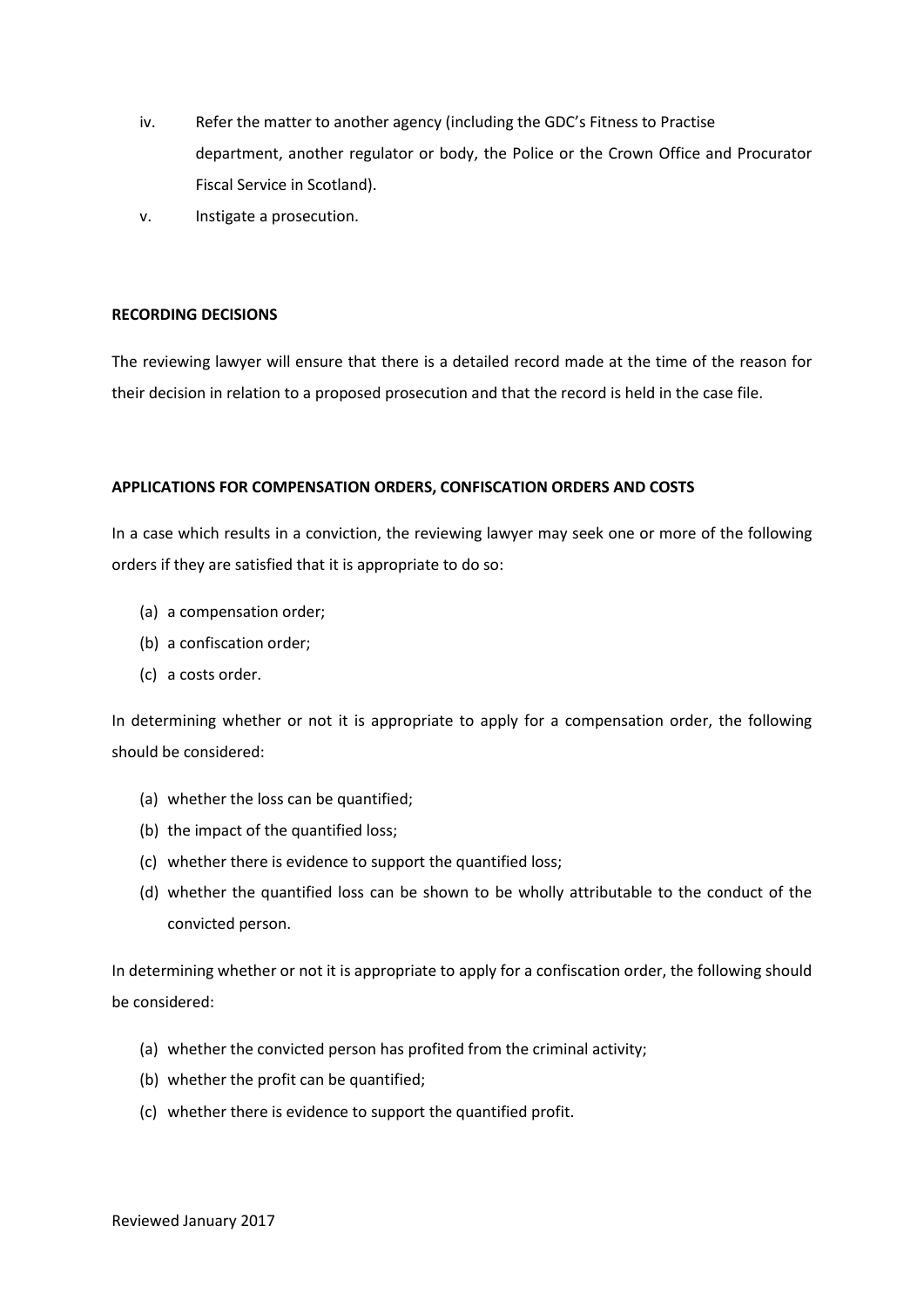In determining whether or not it is appropriate to apply for a costs order, the following should be considered:

- (a) the extent to which the prosecution has been funded by the GDC and therefore indirectly, by registrants;
- (b) compliance with this protocol in the bringing of the prosecution.

# **FAILURE TO PAY COSTS ORDERS IMPOSED**

In order to offset the impact of bringing a prosecution on the annual retention fee of the GDC's registrants, the GDC will pursue the payment of costs ordered to be paid to it by a convicted individual or body corporate if satisfied that:

- (a) it is reasonable to do so, taking into account the amount of the costs awarded; and
- (b) the convicted individual or body corporate has sufficient means to pay the amount ordered (or such other amount as is agreed subsequently).

If the person against whom the order was made has since become registered, the Fitness to Practise department at the GDC will be notified of the non-payment of costs and the Fitness to Practise department shall consider and assess whether the matter ought to be referred to the Investigating Committee.

## **PUBLICITY**

The GDC will always consider whether it is appropriate to issue a press release to the media drawing attention to factual information about charges which have been laid before the courts prior to any hearing taking place. The GDC will also publicise any conviction which could help to ensure public protection and which could draw attention to the need to comply with the Dentists Act.

Previous prosecutions brought by the GDC can be found on the GDC's website: [https://www.gdc](https://www.gdc-uk.org/)[uk.org/](https://www.gdc-uk.org/)

January 2017.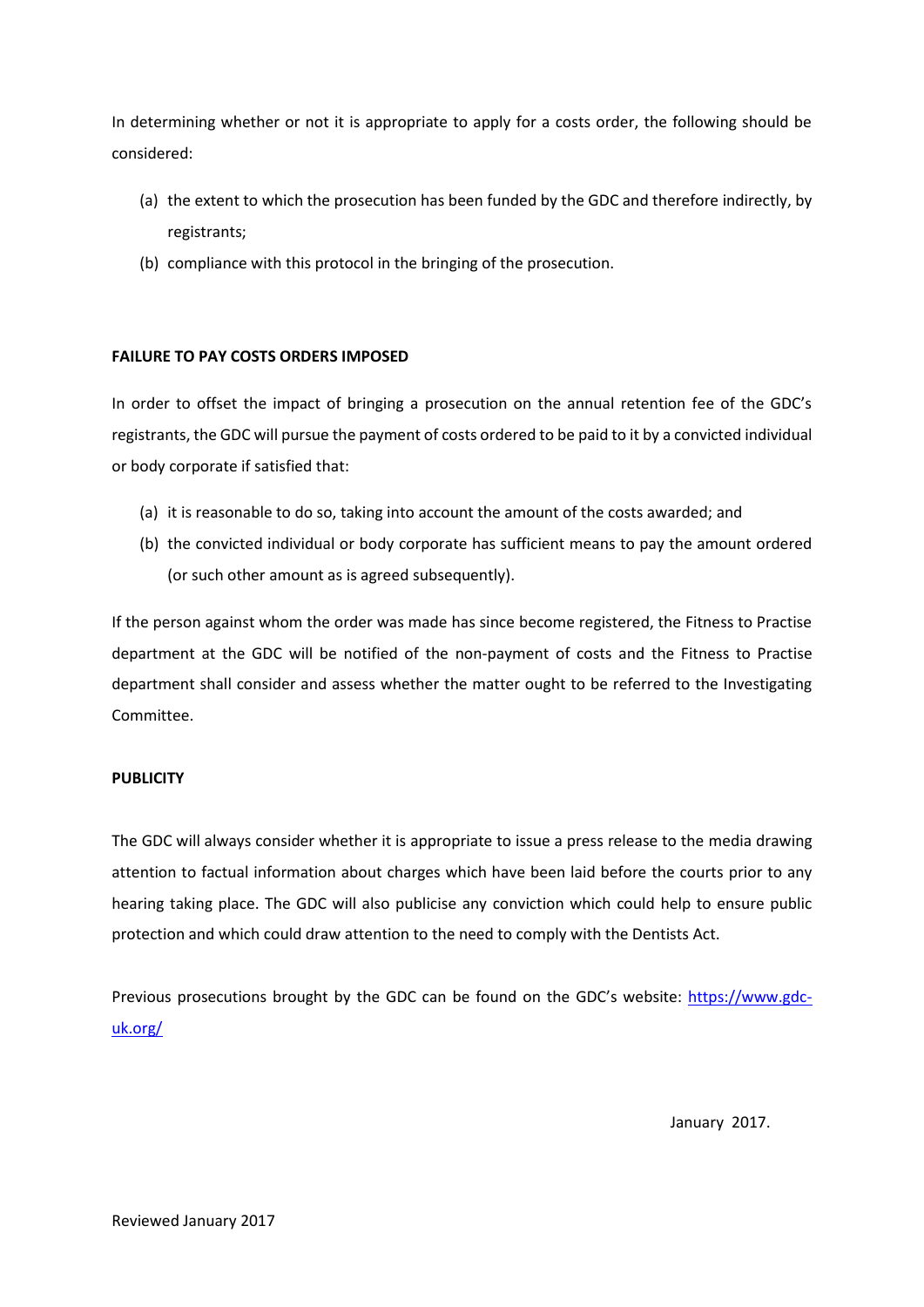## **APPENDIX**

Codes referred to in this policy document:

# **England and Wales**

Crown Prosecution Service Code for Crown Prosecutors

http://www.cps.gov.uk/publications/code\_for\_crown\_prosecutors/index.html

**•** Scotland

Crown Office and Procurator Fiscal Service Prosecution Code

<http://www.procuratorfiscal.gov.uk/publications/prosecution-policy-and-guidance>

# **Northern Ireland**

Public Prosecution Service Code for Prosecutors

<http://www.ppsni.gov.uk/Code-for-Prosecutors-5017.html>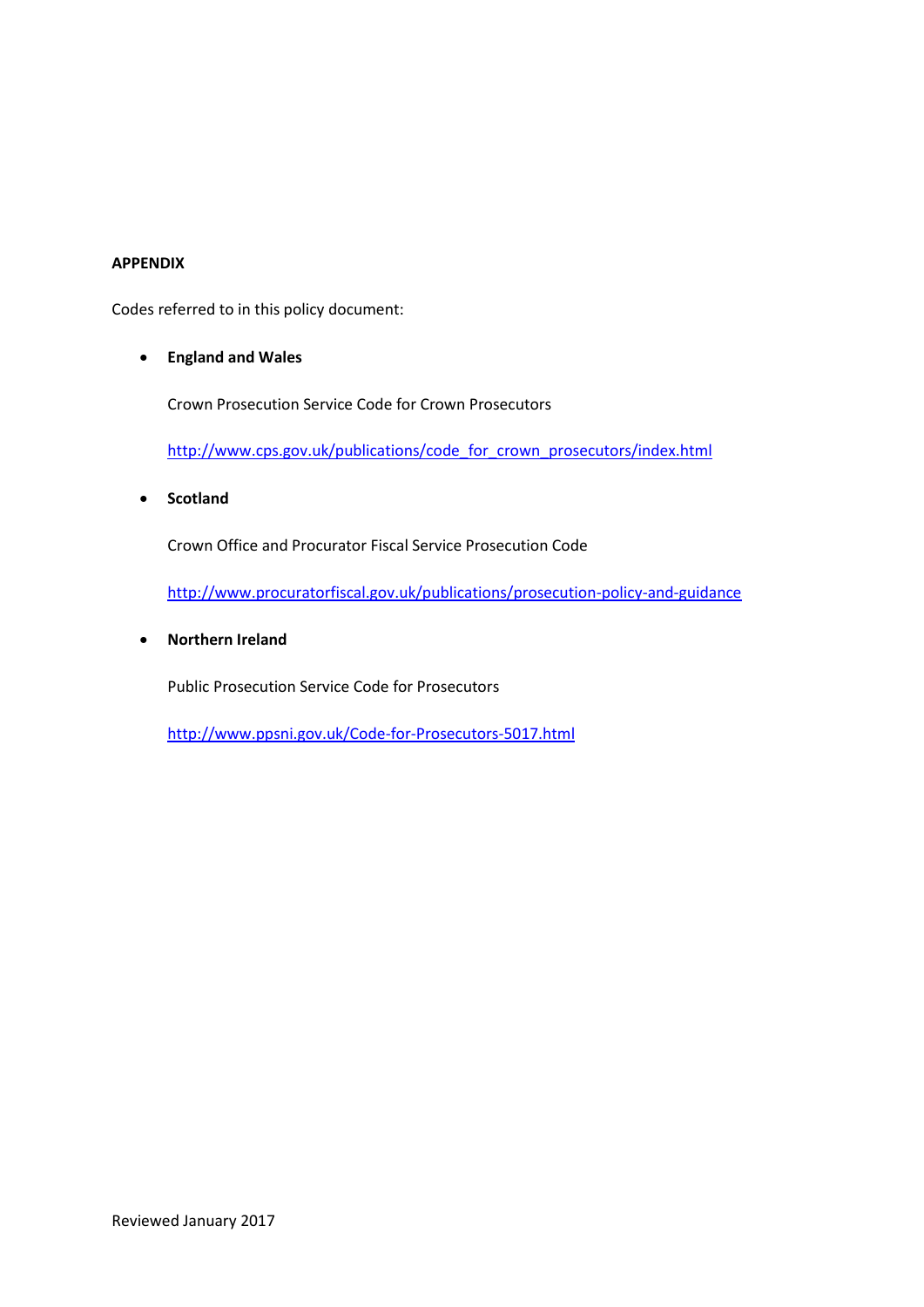# **ANNEX A: OPERATIONAL GUIDANCE FOR THE ILLEGAL PRACTICE TEAM**

In addition to the GDC's enforcement policy outlined above, this annex sets out the operational guidance and general principles to be adopted by the Illegal Practice team when processing illegal practice cases.

This guidance will be reviewed on an annual basis. Any review will take into account the business and resourcing needs of the GDC along with any other factors that the GDC considers appropriate. In addition to the annual review, the GDC also reserves the right to review and amend this document at any other time.

When considering whether to investigate a complaint or information, the Illegal Practice team shall have regard to the principles of proportionality as set out above, and also to the resources available to both the team and the GDC.

Owing to resources, the Illegal Practice team cannot investigate all complaints received by the GDC. Accordingly, the Illegal Practice team will, where appropriate to do so, prioritise non-tooth whitening related illegal practice cases over cases concerning tooth whitening where there is no complaint of patient harm. Where patient harm is alleged following tooth whitening, the Illegal Practice team will open a case for further investigation.

Prior to commencing any investigation, the Illegal Practice team will consider other methods of disposal in each case. For example and wherever possible, the team will utilise the assistance of other bodies or organisations where such bodies or organisation may be better placed to ensure the successful resolution or disposal of the complaint.

The team will also consider whether it is appropriate and proportionate, in the circumstances of each particular case, to write to the individual or company complained of warning them about potential breaches of the Dentists Act and to ensure compliance with it.

## **Illegal Practice complaints:**

Cases concerning a suspended or former GDC registrant will be given priority by the Illegal Practice team. Owing to the GDC's statutory responsibilities, to ensure patient safety and also to ensure public confidence in the GDC's committee's orders, ensuring compliance with orders imposed by one of the GDC committees is a key priority for the Illegal Practice team.

Accordingly, should the team receive a complaint regarding a registrant who is suspended, or temporarily or permanently removed from the register by the Professional Conduct Committee for example, this matter would result in a case being opened and the matter being investigated fully.

In relation to all illegal practice complaints received by the Illegal Practice team, each case shall be assessed on its own merits.